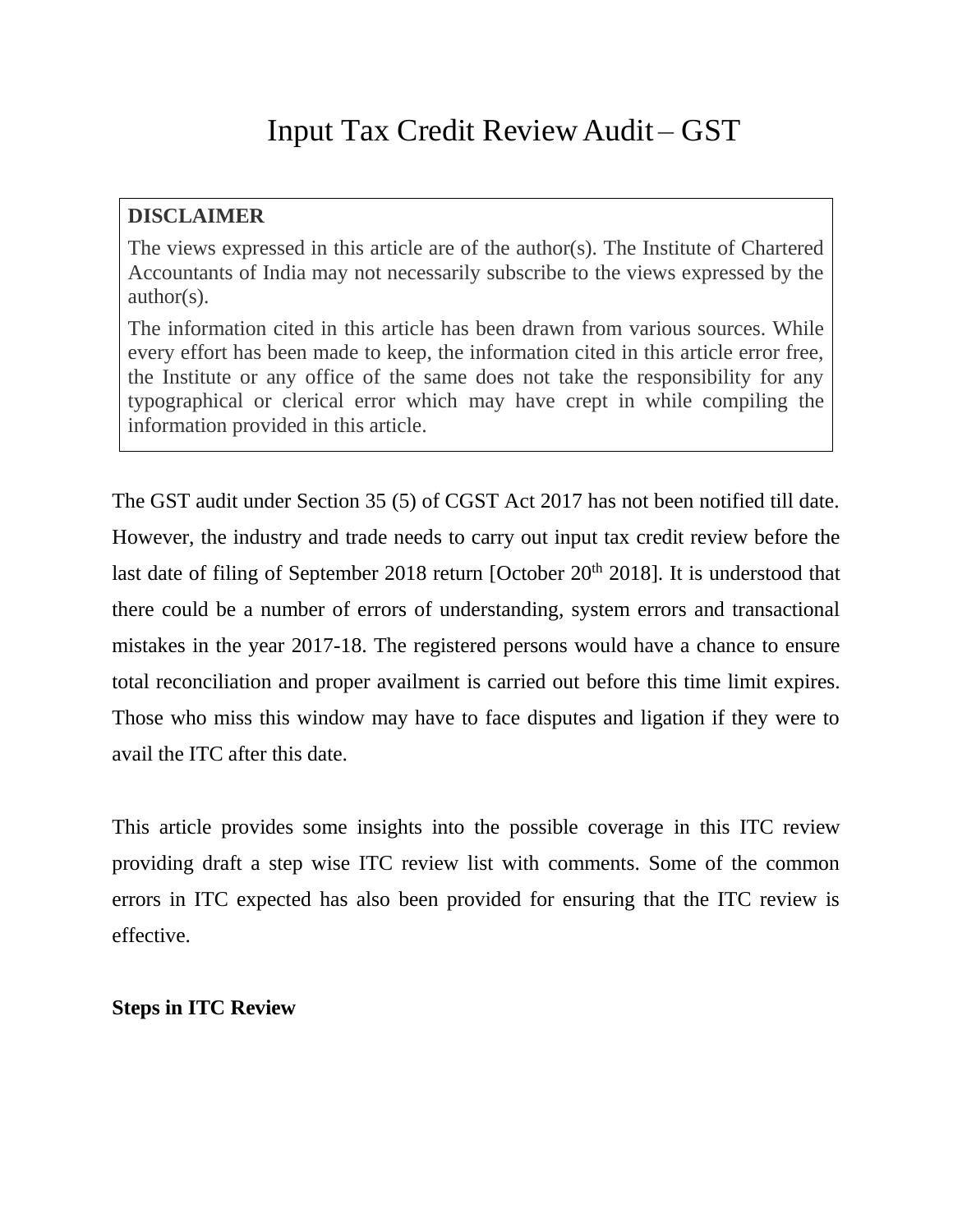- i. Understand the business: The general background of industry, company, challenges in indirect taxes faced by them, type of vendors and type of customers. This would help in conduct of the review.
- ii. Confirm the existence of adequacy of systems and controls: Internal controls in indirect taxes has not been put in most organisation and change to GST may have further delayed it. Reliance on the normal audits checks may not be adequate due to various reasons. The transactions which may not be reflected in the books of account like stock transfers to different states, Agent/ principal supply, supplies with related parties which are without consideration, reverse charge, etc. are normally not accounted in the financial system in the form of usual inward-outward supplies. These aspects may need confirmation of proper systems to comply and reconcile the liabilities as well as the credits.
- iii. Review of procurement policy of the organization including imports: The importance of the tax clause to ensure optimisation of the credits and ensuring vendor has paid taxes owed on the supply. Further the knowledge of credits to the procurement team maybe limited.
- iv. Invoice Validity: The requirement of payment on taxes only if indicated in the invoice along with specified particulars. Also, confirm that all invoices where credit has been taken are available for verification and preserved properly.
- v. Review the nature of services and goods: The nature of expenses incurred to ascertain GST impact and to assess GST credits: Any goods and services used in furtherance of business are eligible for credit other than those blocked. All major value of inputs, capital goods and services need to be identified.
- vi. Review of Sources: The question of procurements made only through registered dealer/ manufacturer/service provider needs to be confirmed. In case of procurement from unregistered dealer, the possibility of credit chain being broken and consequent increase in costs to be confirmed.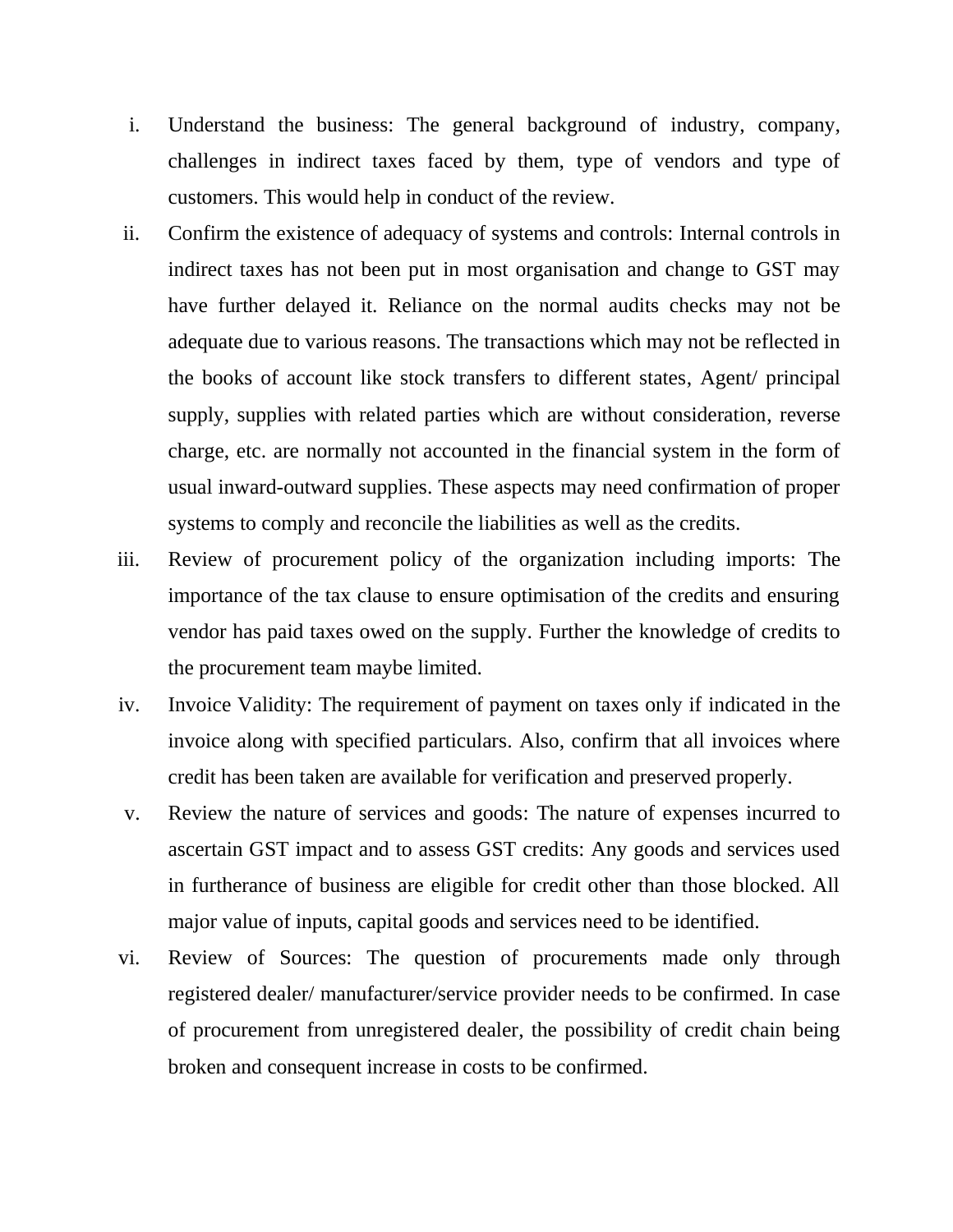- vii. Review the system of claiming credit: The time of supply would be important for availing credit in respect of Inputs, Capital goods and RCM expenses. Verify if the goods and services are actually received and in a variable manner.
- viii. Review the major agreements/ orders: This can be done by review of sample invoices based on which credits claimed to study impact under GST with respect to taxations and credits.
	- ix. Review of expenses liable for GST under RCM: Most of the RCM payments could also be eligible for credits. If so whether paid and availed to avoid payment of irrecoverable interest.
	- x. Studying the nature of books of accounts maintained: The books to capture and identify that ITC has been availed. Review of financial ledgers to ensure that ITC are taken on all eligible heads. There may be a need to have bifurcation of accounts to enable the capture of such information.
	- xi. Review of treatment of purchase returns to study the possible impact under GST: The tax paid on purchases returns on GST invoice is equal to credit on inputs.
- xii. Review the foreign currency payments: To ascertain RCM liability and availment of ITC.
- xiii. Review if goods / services at Branches/ Business verticals: Confirm if invoices are addressed properly for goods / services received at locations. Ensure that credit capture system and reconciliation is available in all branches within and outside the State. If expenses incurred at other than branches registered in the State, confirm that an input service distributor registration exists.
- xiv. Review terms of purchase orders vis a vis purchase invoices: Defective invoices can lead to disputes at a later date. They can however be rectified once identified.
- xv. Review of rate of taxes: This would be more important for goods or services supplied. It may also be value additive for the vendors if the customer confirms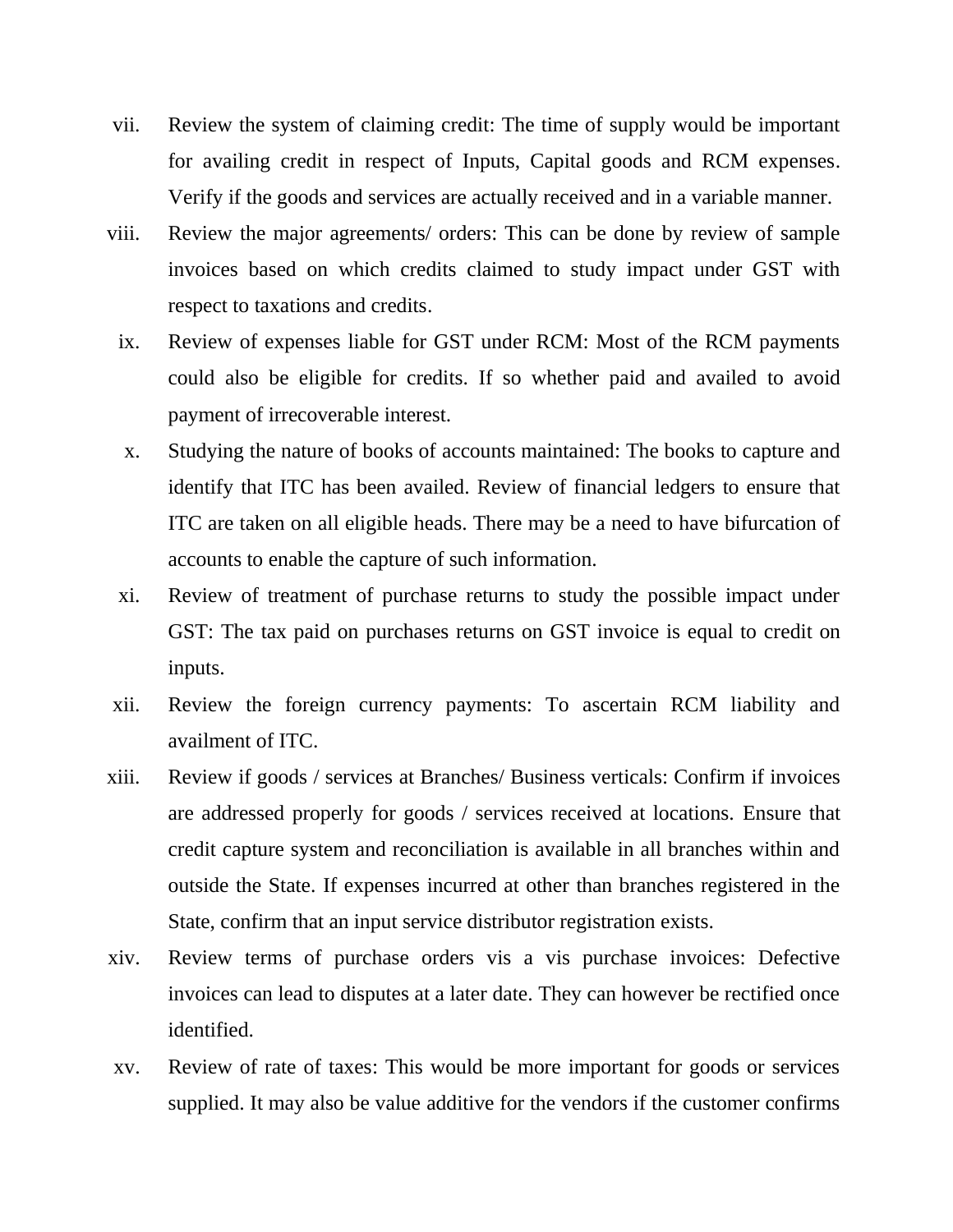the taxes. This should not be the responsibility of the customer but as on date, it could be.

- xvi. Review of method of capitalising the work in progress: This is to examine whether ineligible credits exist or eligible credits are not availed. This should be as per Accounting Standards and GST law.
- xvii. Review of credit availment mechanism and conditions to be fulfilled for credit: The need for having received the goods or services; the issue of a valid invoice, goods and/or services used in furtherance business. There may be a need to suggest improvement to automatically record the credit which can later be confirmed. This would be important in bringing down the cost of procurement of goods or services.
- xviii. Review if payments made within stipulated time for taking credit: There is a time limit for payment to vendors within 180- days. If it exceeds, ITC needs to be reversed with interest, however an amendment for without interest reversal has been proposed for amendment in the CGST Bill. On payment to the vendor is made, the credit can be claimed back. System to capture such reversals in recoverable accounts and their periodic nullifying may be suggested.
	- xix. Review if discounts agreed and valuation adopted by vendors: Ensure that they are in line with law and do not lead to loss of credits or double taxation
	- xx. Review of debit notes and credit notes on sampling basis: This is to ascertain the impact on ITC: To confirm that the credit be availed only if receiver/ customer had reversed the credit.
	- xxi. Review of credit register: Look for patterns and confirm evidence captured/ filed in order to satisfy the scrutiny by internal / external auditors.
- xxii. Review of import documents, job work inward invoices, stock transfer inward invoices, etc. Some of these may not be accounted in the system as they are not financial entries but have an impact on ITC.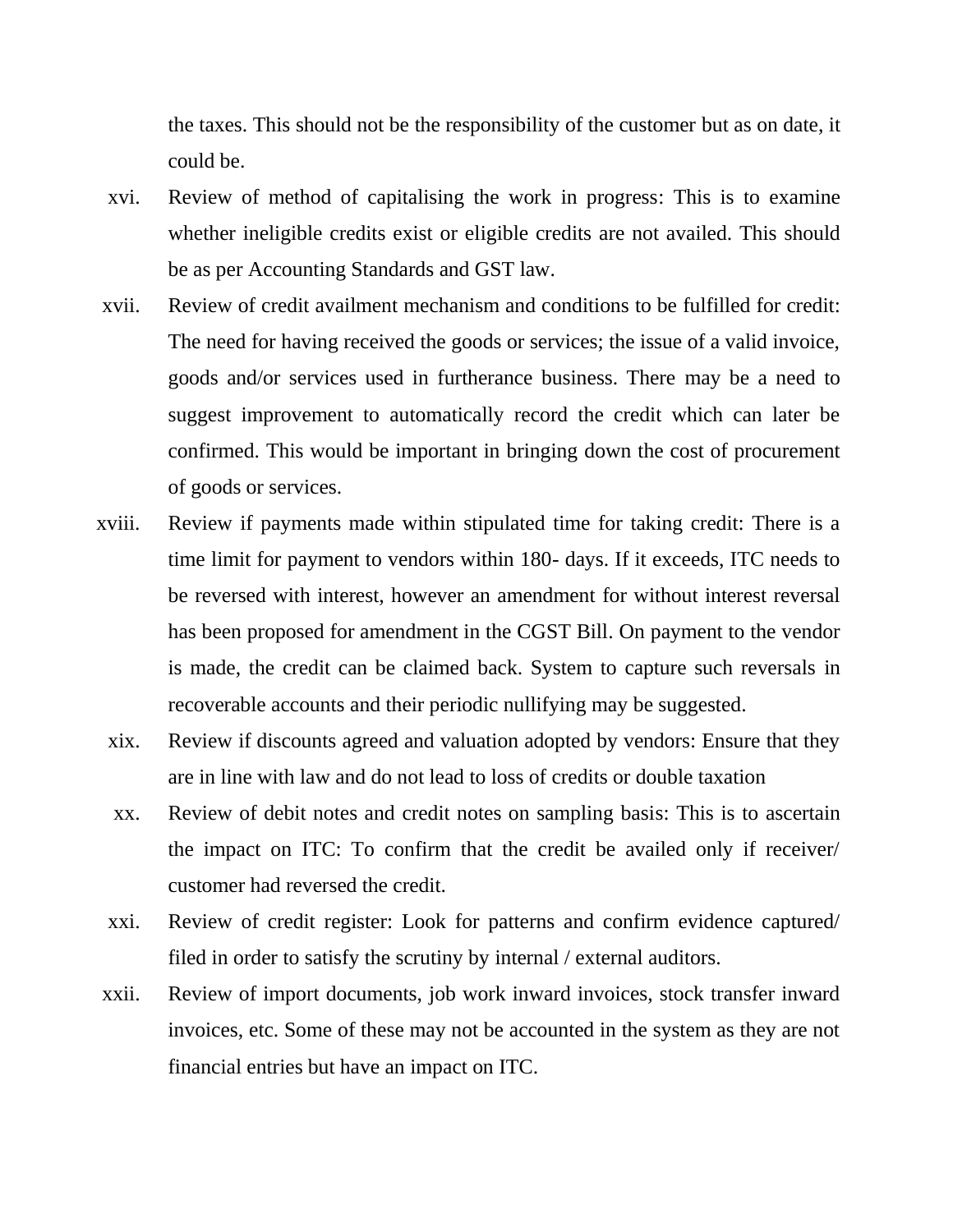- xxiii. Review if there are transactions of personal nature: In such cases credit is not available.
- xxiv. Review of goods issued free of cost or as samples: At times the value of such FOC supplies may have to be included in the final supply at which time if the credit of such FOC is lost it may not be competitive as credit in between has been lost.
- xxv. Review of credit apportionment in case of supply of taxable and exempted supplies: The capture of credit specific to each and only the common credits being allocated is a preferred way forward.
- xxvi. Review of credit availment in case of assets put partially for non-business /nontaxable use: The reversal for personal use needs to be confirmed.
- xxvii. Review of various returns filed under GST such as GSTR 1 and GSTR 3B and identification of differences in ITC if any, between GSTR 3B and GSTR 2A. [Reconciliation to be provided by Auditee]
- xxviii. Review of TRAN-1, TRAN-2 filed: This is to be confirmed with what was eligible and if any excess availed to be reversed. If short availed disclosure could be made as last date is over. Court could provide additional time.
	- xxix. Review of disputable credits: These credits could be availed and reversed with intimation to revenue avoid time limitation.
	- xxx. Review of credit accumulations: Reason to be ascertained and option if any exercised for encashment of such credits through refund or rebate.
	- xxxi. Review of important ratios: The credit availed and utilised to total GST, ITC/ Total purchases and expenses among others.
- xxxii. Common Errors: Identifying and correcting the errors observed in the above review and also confirming with a list of common errors (provided further) .
- xxxiii. Identification of Transactions with distinct persons eg support services by HO to factory situated in different state. If so cross charge of the same is to be looked into.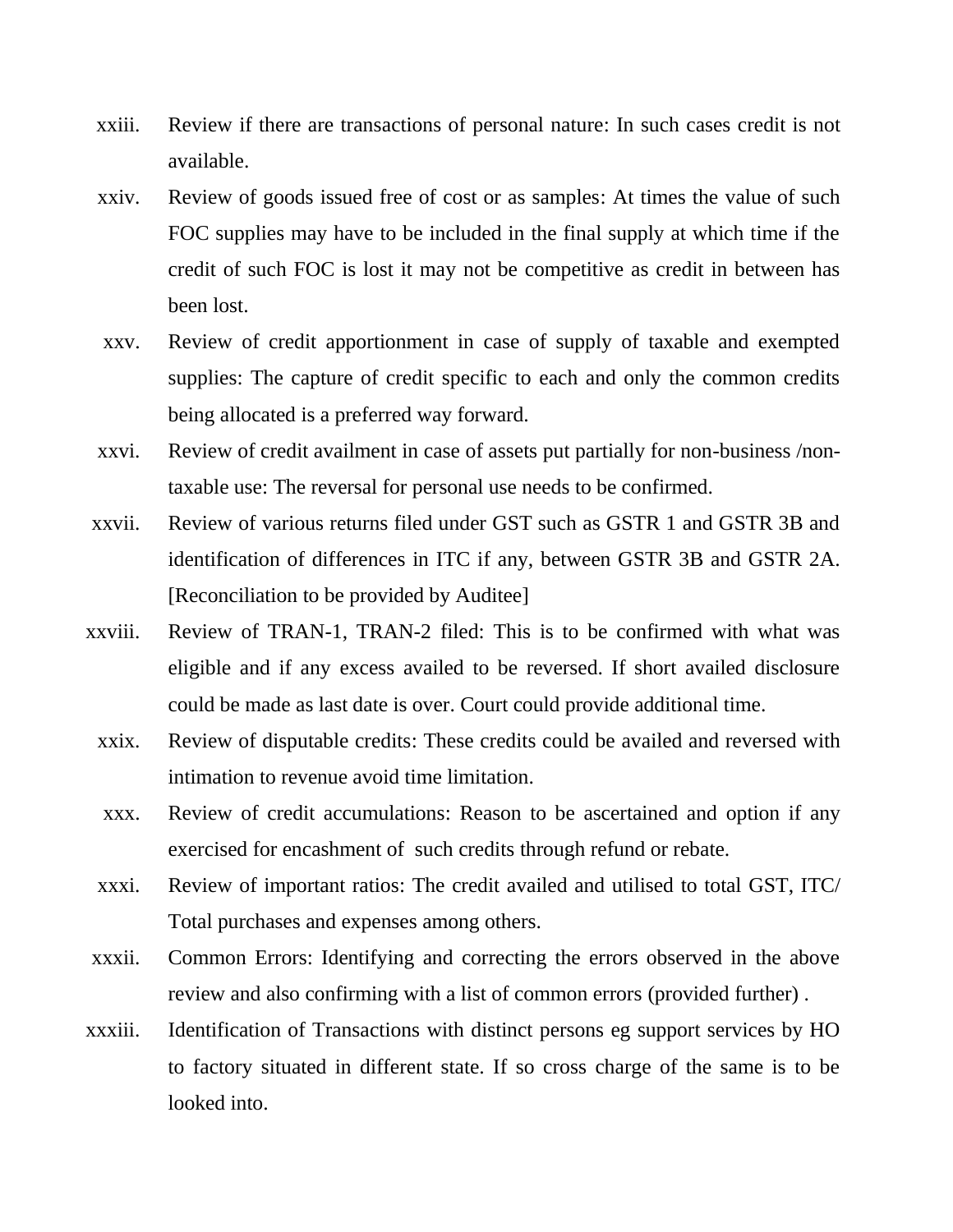xxxiv. Identification of Barter activities or transactions which may not reflect in books of accounts. In the same line identification of non-monetary consideration in any exchange transaction, which leads to revision of valuation.

#### **Common Errors in ITC**

The errors are expected to be mainly centered around vendor compliances impacting ITC, doubtful credits, missed or short credits. Excess or duplicate credits, debit/ credit note adjustments, capital goods credit vis a vis capitalization, reversal for exempt supplies and reverse charge. We examine some of them in more detail hereunder:

#### **1. Considering ITC balance to payoff liability under reverse charge**

- Recipient cannot utilize ITC for discharging RCM liabilities. GST portal also does not allow such adjustment while filing returns.
- ITC can be claimed in the same month where taxes are paid by the recipient under RCM in end of previous month.

### **2. Discharging GST under reverse charge on services u/s 9(3).**

- Auditor needs to understand place of supply especially for export or import of services.
- The old service tax law and the GST Act differ and there are some transaction which no longer attract GST. If paid then refund can be sought as it is within limitation. Illustration: Rent a cab or manpower services which were liable for RCM under earlier tax regime but not notified services under GST regime.

### **3. ITC could be claimed on the taxes paid under RCM on the GTA services:**

• ITC is only restricted for provider of GTA service who pays at 5%. The customer who pays taxes under RCM could avail ITC if eligible.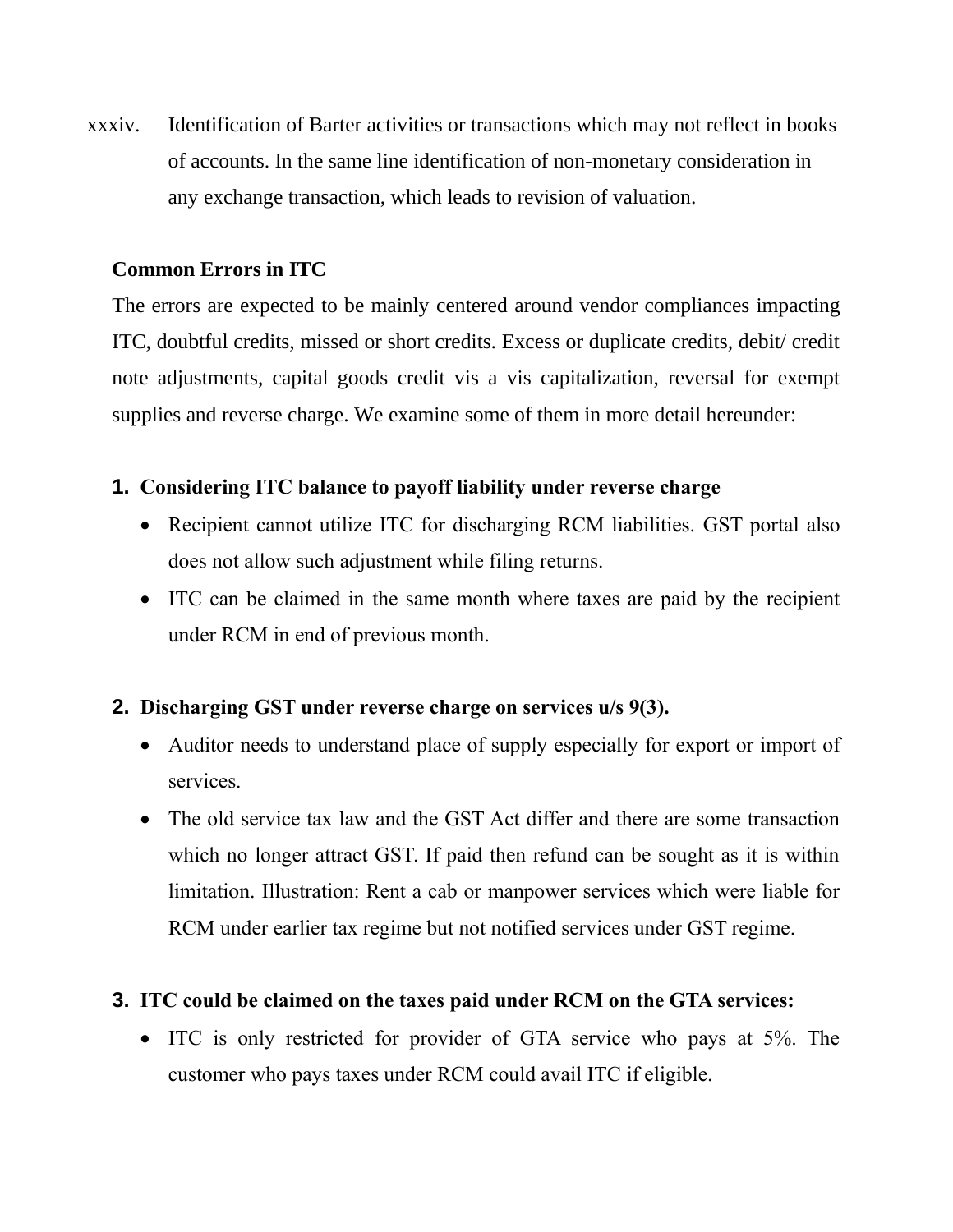# **4. Treating export of goods/services as exempted goods/services and not availing eligible credits related to same**

• Refund of taxes paid on the goods or services could be availed by the person making the exports even when output GST is not paid on exported goods/exported services.

# **5. Non-reversal of ITC in cases where payment is not made to supplier within 180 days from the date of invoice**

- Reversal of ITC with interest is required. (recently the amendment for no interest has been made- but retrospective applicability not made clear.)
- The care to enable re credit on future payment can be suggested.

#### **6. Inter-State purchases made from unregistered persons**

- Procure goods only from a registered vendor & avail eligible ITC.
- ITC availed on the basis of invoice of registered dealer provided by the unregistered person would not be available. Further availing ITC on the basis of photocopies may be disputed
- No restriction for availing 100% of ITC on the purchase of capital goods. [ 50% credit was in earlier central excise regime].

### **7. Availing ITC on supplies specifically blocked u/s 17.**

• Not allowed and if availed - has to be reversed.

### **8. Availing credit when the same is restricted by rate notification**

• Where ITC was availed when the conditional of notification restricts. Credit to be reversed with interest.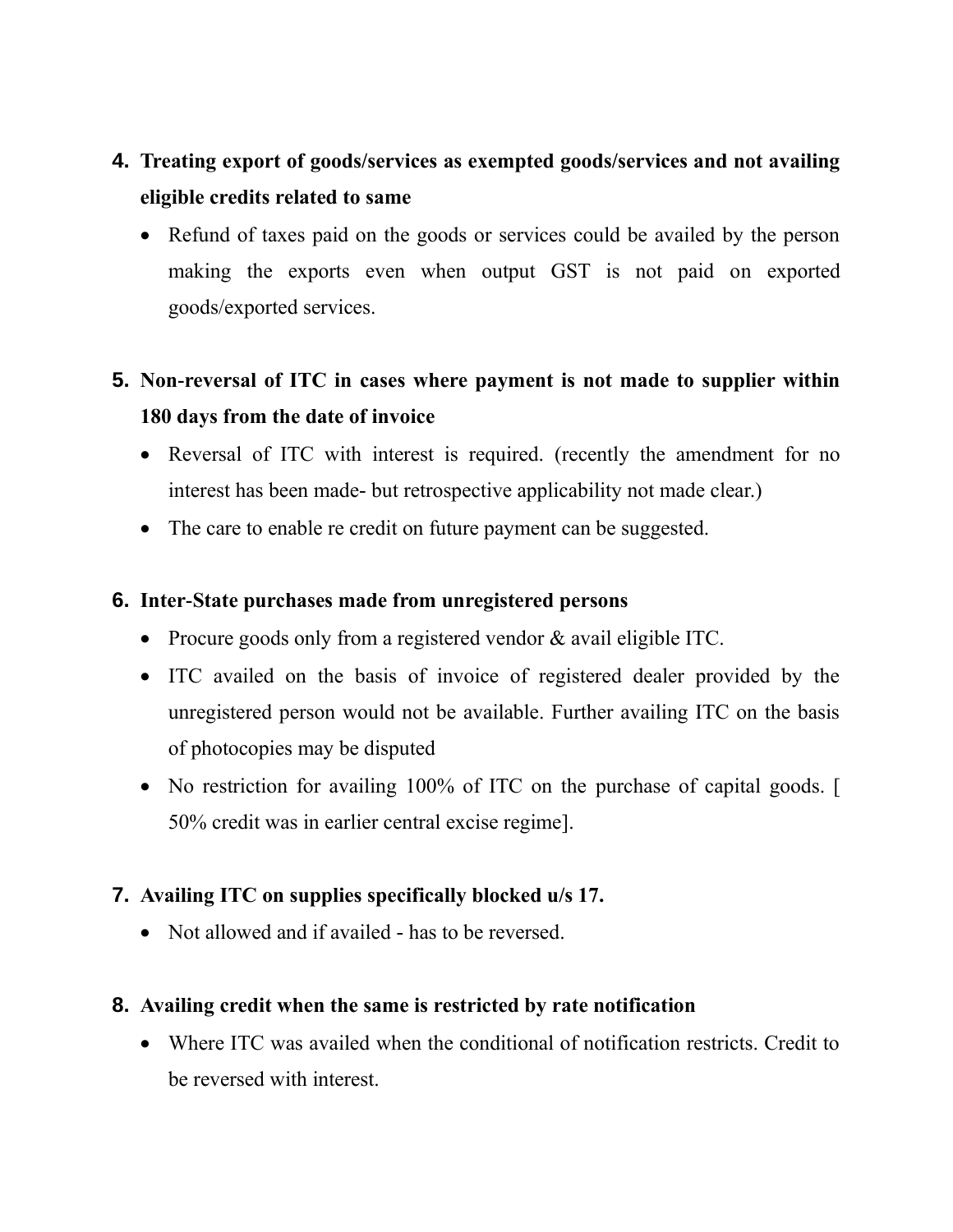# **9. Availing ITC merely on receipt of invoice without actual receipt of goods/services**

• ITC could be availed only on receipt of invoice and goods ( constructive receipts on instruction of purchaser included).

### **10. Non-reversal of proportionate ITC in respect of exempted supplies, nonbusiness purpose use**

• Non-business, non-taxable or exempt supplies not eligible for credit. It would amount to non-compliance of Rule 42 and 43 of the CGST Rules, 2017. supplies, where rate notification restricts availment of ITC (eg restaurant) shall be treated as exempt supplies for the purposes of computation of ITC reversal under Rule 42 & 43 of CGST Rules 2017.

#### **11. Non-availment of ITC on bank charges**

• ITC could be availed as there is no specific restriction U/S 17(5)

### **12. Non-reversal of ITC in respect of goods lost, stolen, destroyed, written off or distributed as gifts/free samples**

- Where ITC is availed and then the goods lost, stolen, destroyed, written off or distributed as gifts/free samples, ITC has to be reversed with interest.
- Written off could mean fully written off and therefore provision may not impact this.
- Inputs destroyed before putting into the production process would be covered.
- Inputs sent as samples are covered in this section. Inputs contained in final products would not be impacted.